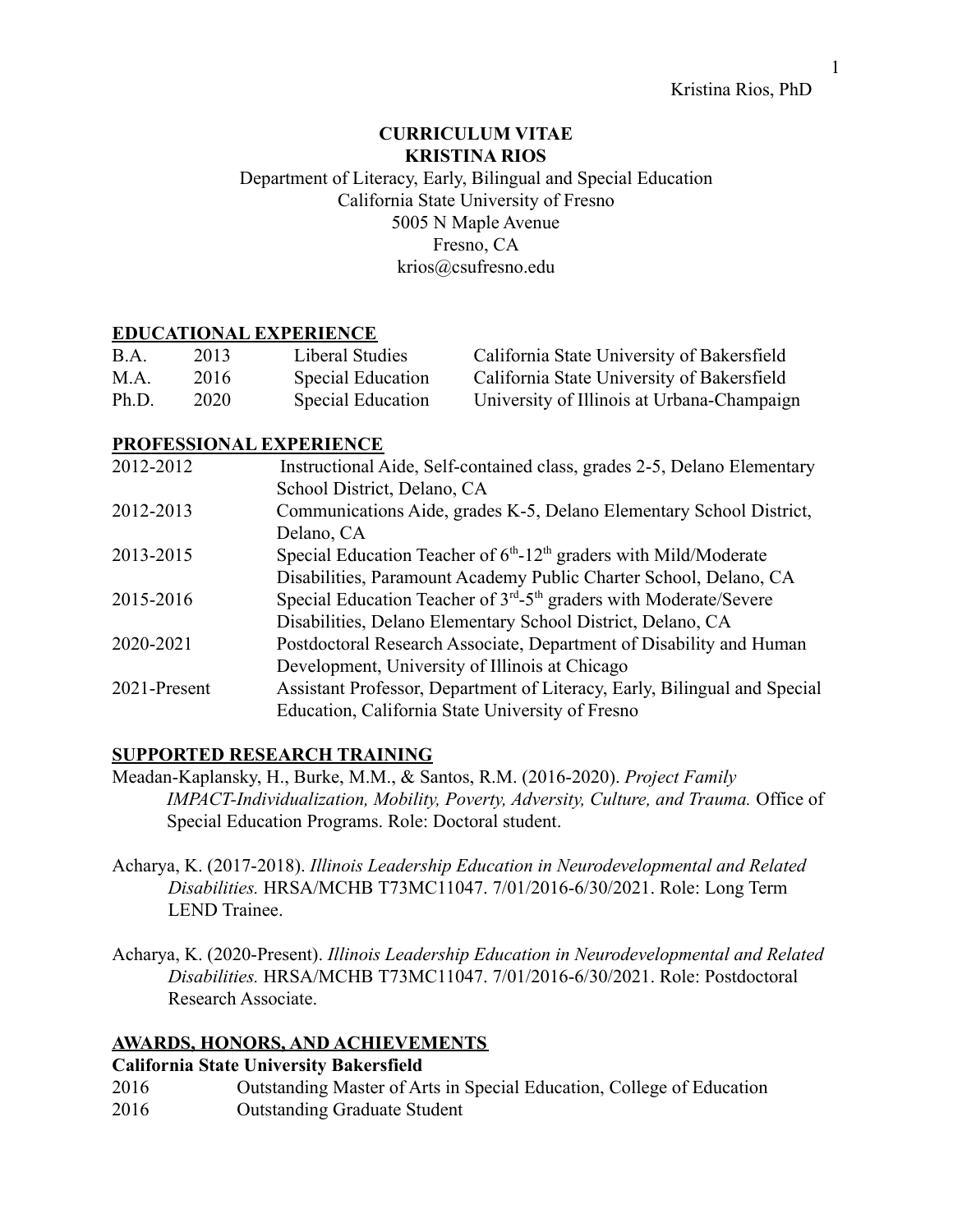## 2016 Outstanding Graduate Paper, College of Education

#### **University of Illinois at Urbana-Champaign**

- 2016-2018 Wanda Taeschner Babcock Fellowship
- 2018-2019 Al S. Davis Leadership Award
- 2018-2019 Special Education Student Award
- 2018-2019 Kay Reeves Meginnis Special Education Scholarship
- 2018-2019 Academic Achievement Award
- 2019-2020 William Chandler Bagley Doctoral Scholarship
- 2019-2020 President's Research in Diversity Travel Award
- 2019-2020 Mentor for Undergraduate Research Apprenticeship Program
- 2019-2020 Outstanding Student Medal Award
- Spring 2020 List of Teachers Ranked as *Excellent* by Their Students (SPED 470)

#### **University of Illinois at Chicago**

2020 UIC Postdoctoral Small Scholarship Award

#### **National**

| 2017 | Student/Early Career Professional Scholarship, American Association on |
|------|------------------------------------------------------------------------|
|      | Intellectual and Developmental Disabilities (AAIDD)                    |
| 2018 | Student/Early Career Professional Scholarship, American Association on |
|      | Intellectual and Developmental Disabilities (AAIDD)                    |
| 2018 | David Zeaman Graduate Award, Gatlinburg Conference                     |
| 2021 | Multicultural Concerns Scholarship, American Association on            |
|      | Intellectual and Developmental Disabilities (AAIDD)                    |

## **PEER-REVIEWED PUBLICATIONS**

- **1. Rios, K**., Lewis Chiu, C., & Lee Y. (2017). Keep them engaged!: Using self-monitoring checklists to increase assignment completion. *Journal of the Effective Schools Project,* 9-13*.*
- **2.** Burke, M. M., Lee, C., Chung, M. Y., **Rios, K.,** Arnold, C. K., & Owen, A. (2017). Individual and family correlates of inclusive living options among adults with intellectual and developmental disabilities. *Inclusion*, *5*, 279-292.
- **3.** Burke, M. M., Buren, M. K., **Rios, K.,** Garcia, M., Magaña, S. (2018). Examining the short-term follow-up advocacy activities among latino families of children with autism spectrum disorder. *Research and Practice in Intellectual and Developmental Disabilities*, *6,* 76-85.
- 4. Burke, M. M., **Rios, K**., Garcia, M., Sandman, L., Lopez, B., **&** Magaña, S. (2018). Examining the perspectives of Latino families of children with autism spectrum disorder towards advocacy. *Exceptionality, 27*, 210-214.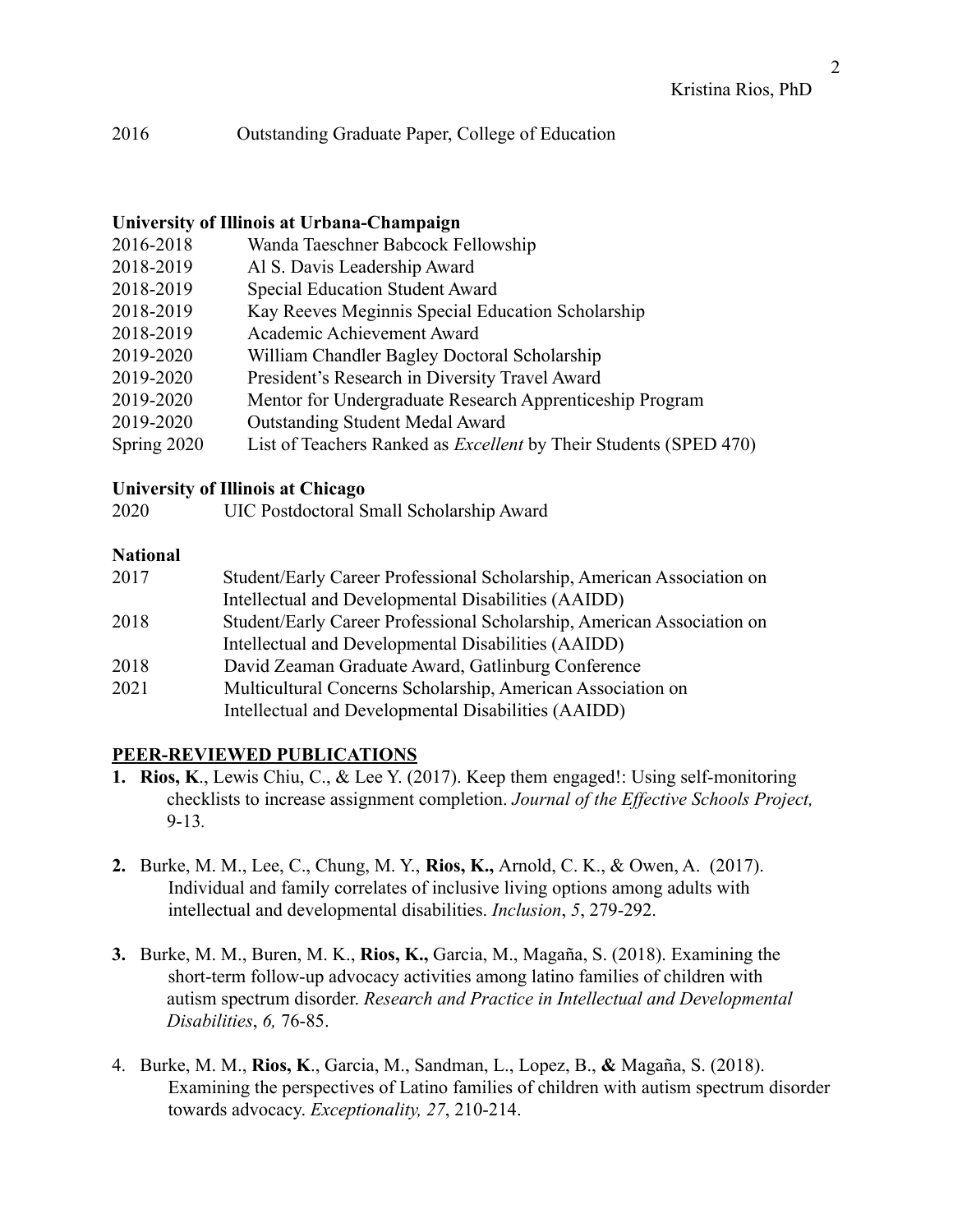- **5.** Burke, M. M., **Rios, K**., Garcia, M., Lopez, B., **&** Magaña, S. (2018). Improvements in proxy individualized education program meeting participation among Latino parents. *Education and Training in Autism and Developmental Disabilities*, *53*, 393-404.
- **6.** Burke, M. M., **Rios, K**., Garcia, M., Lopez, B., **&** Magaña, S. (2018). Examining Differences in empowerment, special education knowledge, and family-school partnerships among Latino and White families of children with autism spectrum disorder. *International Journal of Developmental Disabilities*, *66*, 75-81.
- *7.* Krippel, M. D., Burke, M. M., & **Rios, K.** (2018). Learning through interactions: A pilot study of family interventions for at-risk children. *Early Child Development and Care, 190,* 1904-1917.
- **8.** Burke, M. M., **Rios, K.** & Lee, C. (2019). Exploring the special education advocacy process according to families and advocates. *Journal of Special Education, 53*, 131- 141.
- 9. Burke, M. M., Lee, C. E., & **Rios, K.** (2019). A pilot evaluation of an advocacy program on knowledge, empowerment, family-school partnership, and parent well-being. *Journal of Intellectual Disability Research, 63*, 969-980.
- **10.** Burke, M. M., **Rios, K.,** & Aleman-Tovar, J. (2019). Identifying child, parent, and school correlates of stress among parents of children with intellectual and developmental disabilities (IDD). *Research and Practice in Intellectual and Developmental Disabilities, 7*, 17-25.
- **11.** Rossetti, Z., Burke, M. M., **Rios, K.,** Rivera, J., Schraml, K., Hughes, O., Lee, J., & Aleman-Tovar, J. (2020). Parent leadership and civic engagement: Suggestions for the next Individuals with Disabilities Education Act reauthorization. *Journal of Disability Policy Studies, 31, 99-111*.
- **12. Rios, K.** & Burke, M. M. (2020). Facilitators and barriers to positive special education experiences and health among Latino families of children with disabilities: Two systematic literature reviews. *Review Journal of Autism and Developmental Disorders*, 1-13.
- **13.** Burke, M. M., Rossetti, Z., **Rios, K.,** Schraml-Block, K., Lee, J., & Aleman-Tovar, J. & Rivera, J. (2020). Legislative advocacy among parents of children with disabilities: Nature, strategies, and barriers. *The Journal of Special Education*, *54*, 169- 179.
- **14.** Valencia Medina, A. J., **Rios, K.,** Aleman-Tovar, J., & Burke, M. M. (2020). Exploring patterns between school perceptions, child behavior, and maternal well-being among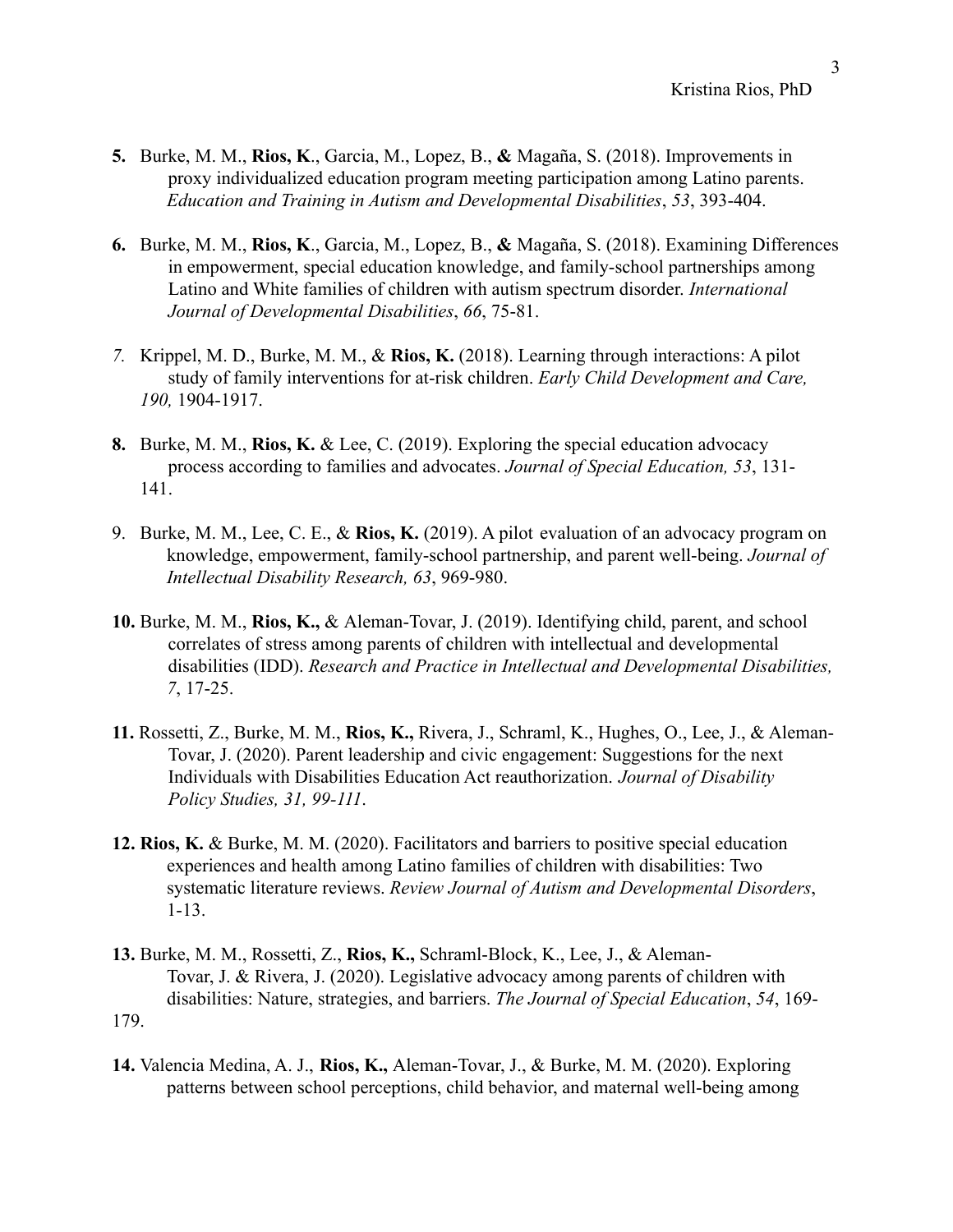Latina mothers of children with autism spectrum disorder (ASD). *International Journal of Developmental Disabilities*, 1-9.

- **15. Rios, K.,** Tovar, A. J. & Burke, M. M. (2020). Special education experiences and stress among Latina mothers of children with autism spectrum disorder (ASD). *Research in Autism Spectrum Disorders, 73*, 101534-101562.
- **16. Rios, K.** & Burke, M. M., Aleman-Tovar, J. (2021). A Study of the families included in receiving better special education services (FIRME) project for Latinx families of children with autism and developmental disabilities. *Journal of Autism and Developmental Disorders.*

**17.** Burke, M. M., Rossetti, Z., Aleman-Tovar, J., **Rios, K.,** Lee, J., Schraml, K., & Rivera, J. (2020). Comparing special education experiences among Spanish- and Englishspeaking parents of children with disabilities. *Journal of Developmental and Physical Disabilities,* 1-19*.*

- **18.** Burke, M.M., **Rios, K.**, Aleman-Tovar, J., Lee, C., Arnold, C., & Owen, A. (2020). Exploring the nature and correlates of caregiving among parents of adults with intellectual and developmental disabilities. *Journal of Applied Research in Intellectual Disabilities, 33*(6), 1259-1267.
- **19.** Yang, H., Burke, M. M., Issacs, S., **Rios, K.,** Schraml, K., Aleman-Tovar, J., Tompkins, J. S., & Swartz, R. (2020). Family perspectives toward using telehealth in Early Intervention. *Journal of Developmental and Physical Disabilities,* 1-20.
- **20. Rios, K.** & Burke, M. M. (2020). The effectiveness of special education training programs for parents of children with disabilities: A systematic literature review. *Exceptionality,* 215-231.

**21.** Rossetti, Z., Burke, M. M., Aleman-Tovar, J., **Rios, K.,** Lee, J., Schraml, K., & Rivera, J. (2020). From Individual to Systemic Advocacy: Parents as Change Agents. *Exceptionality,* 232-247.

**22.** Burke, M. M., Rossetti, Z., **Rios, K.,** & Aleman-Tovar, J. (2020). A pilot study of adult disability services and legislative advocacy among parents of youth with multiple disabilities. *Research, Advocacy, and Practice for Complex Conditions: A Journal for Physical, Health, and Multiple Disabilities*, *39*(1), 21-41.

**23.** Burke, M. M., Rossetti, Z., Aleman-Tovar, J., & **Rios, K**. (2021). Examining the relation between empowerment and civic engagement among parents of individuals with intellectual and developmental disabilities. *Journal of Applied Research in Intellectual Disabilities.*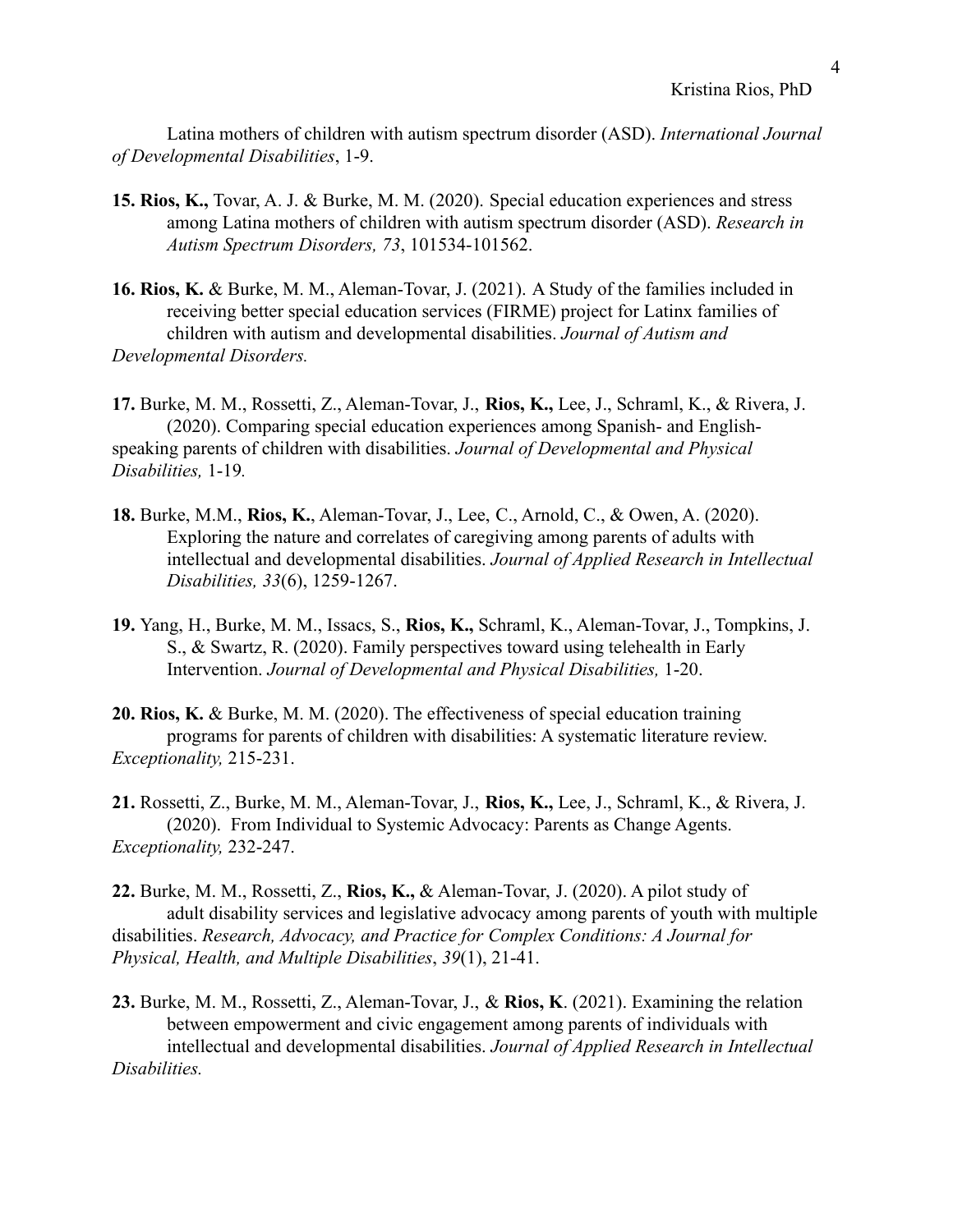**24. Rios, K.,** Aleman-Tovar, J., & Burke, M. M. (in press). Exploring patterns of advocacy and well-being among parents of children with intellectual and developmental disabilities. *Intellectual and Developmental Disabilities.*

**25.** Burke, M. M., Aleman-Tovar, J., & **Rios, K**. (in press). Exploring the advocacy process and its products among parents of children with disabilities. *Exceptionality.*

**26.** Rossetti, Z., Burke, M. M., Hughes, O., Rivera, J., Schraml, K., **Rios, K.,** Aleman-Tovar, J., & Lee, J. (in press). Parent perceptions of the advocacy expectation in special education. *Exceptional Children.*

**27.** Aleman-Tovar, J., **Rios, K.,** & Burke, M. M. (in press). Transition planning: Knowledge and preferences of Latinx families of youth with intellectual and developmental disabilities. *Intellectual and Developmental Disabilities.*

#### **SUBMITTED MANUSCRIPTS**

Burke, M. M., Aleman-Tovar, J., **Rios, K.** (submitted). Similarities and differences in positive and negative advocacy experiences among parents of children with disabilities.

Buren, M., **Rios, K.,** & Burke, M. M. (submitted). Advocacy experiences among rural parents of children with disabilities.

**Rios, K.** & Burke, M. M. (submitted). Exploring correlates of empowerment, type of disability, stress, and special education knowledge among Latinx parents of children with intellectual and developmental disabilities.

**Rios, K.** & Aleman-Tovar, J. (submitted). Documenting the advocacy experiences among Latina mothers of children with intellectual and developmental disabilities.

#### **GRANTS**

2019-2020 Hardie Dissertation Award

## **PRESENTATIONS AND PROFESSIONAL CONFERENCES**

- **Rios, K.** (June, 2016). *Assignment completion using a self-monitoring checklist*. Project Purpose Conference, Bakersfield, CA.
- **Rios, K.,** Burke, M.M., Garcia, M., Sandman, L., Lopez, B., & Magaña, S. (June, 2017). *Examining the perspectives of Latino families of children with autism spectrum disorder toward special education advocacy*. Poster presented at the American Association of Intellectual and Developmental Disabilities conference. Hartford, Connecticut.
- Burke, M.M., Lee, C., Chung, Y. M., **Rios, K.** (December, 2017). *Individual and family correlates of living options among adults with intellectual and developmental disabilities*. Poster presented at TASH conference. Atlanta, Georgia.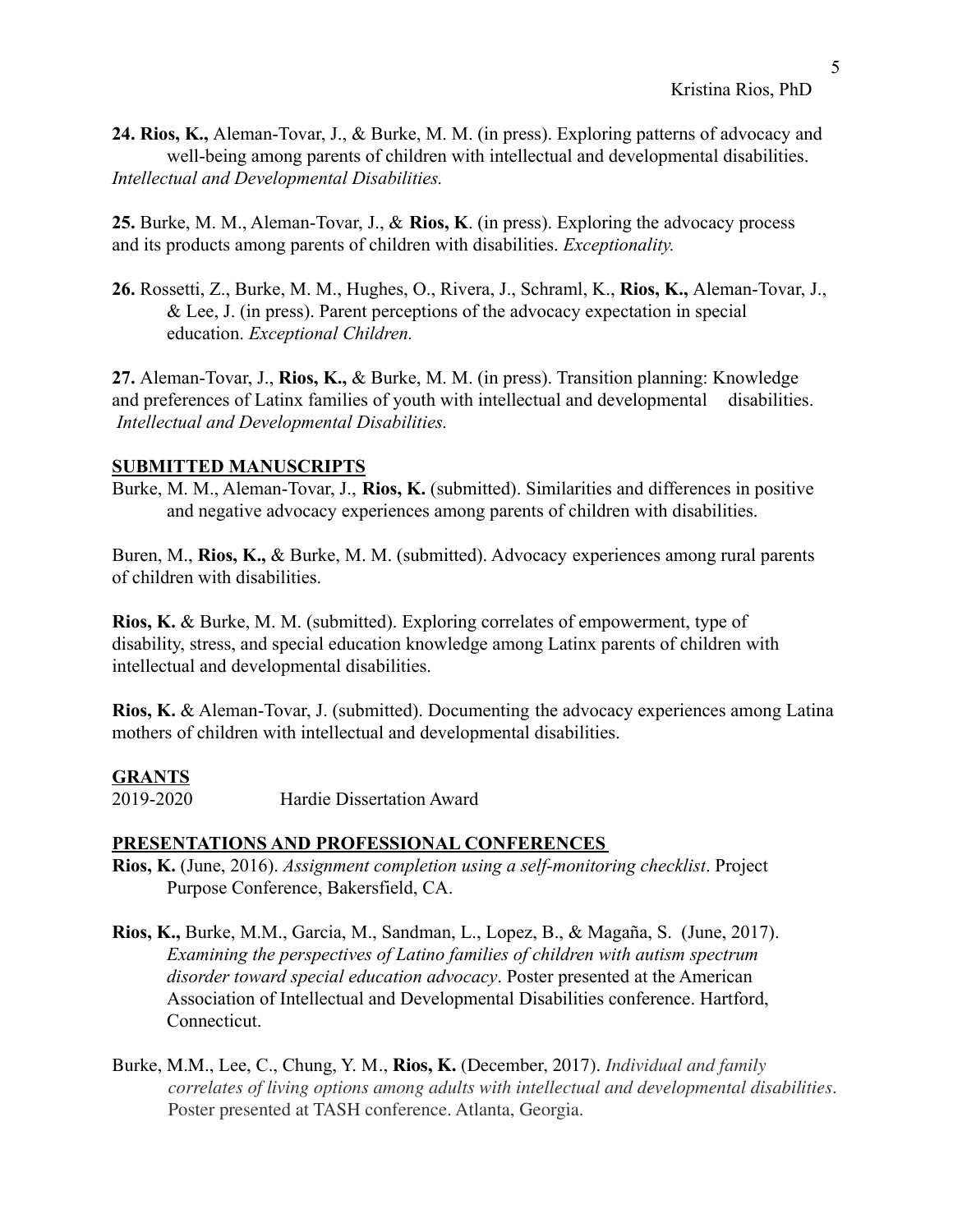- **Rios, K.** (February, 2018). *Introduction to picture exchange communication system (PECS).* Presentation at the Leadership Education in Neurodevelopmental and Related Disabilities (LEND). Chicago, Illinois.
- **Rios, K.,** Burke, M.M., Garcia, M., Magaña, S. (April, 2018). *Examining differences in empowerment, special education knowledge, and family-school partnerships among Latino and White families of children with autism spectrum disorder (ASD)*. Poster presented at the Gatlinburg conference. San Diego, California.
- Burke M.M., Lee, C., & **Rios, K.** (April, 2018). *The effectiveness of an advocacy program for parents of children with intellectual and developmental disabilities.* Poster presented at the Gatlinburg conference. San Diego, California.
- **Rios, K.** (May, 2018). *School experiences, health, and well-being of Latina mothers of children with intellectual and/or developmental disabilities (IDD): A systematic literature review*. Presentation at the Leadership Education in Neurodevelopmental and Related Disabilities (LEND) Symposium. Chicago, Illinois.
- **Rios, K.,** & Burke M. M. (June, 2018). *School experiences, health, and well-being of Latina mothers of children with intellectual and/or developmental disabilities (IDD): A systematic literature review*. Poster presented at the American Association of Intellectual and Developmental Disabilities conference. St. Louis, Missouri.
- Burke, M.M., **Rios, K.,** Lee, C. (June, 2018). *Exploring the special education advocacy process according to families and advocates*. Presentation at American Association of Intellectual and Developmental Disabilities Symposium. St. Louis, Missouri.
- **Rios, K.** (November, 2018). *KWL chart-instructional reading strategy.* Presentation at the Instructional Strategies Conference at the University of Illinois at Urbana-Champaign. Champaign, IL.
- **Rios, K.**, Burke, M. M., & Aleman-Tovar, J. (February, 2019). *Special education experiences and stress among Latina mothers of children with developmental disabilities (DD).* DDEL Student Research Forum Poster Session: CEC Special Education Convention and Expo. Indianapolis, Indiana.
- **Rios, K.**, Aleman-Tovar, J., & Burke, M. M. (April, 2019). *Examining child, parent, and school correlates of stress among parents of children with intellectual and/or developmental disabilities (IDD).* Poster presented at the Gatlinburg conference. San Antonio, Texas.
- Burke, M. M., **Rios, K.,** & Aleman-Tovar, J. (April, 2019). *Exploring the nature and correlates of caregiving among parents of adults with intellectual and developmental disabilities.* Poster presented at the Gatlinburg conference. San Antonio, Texas.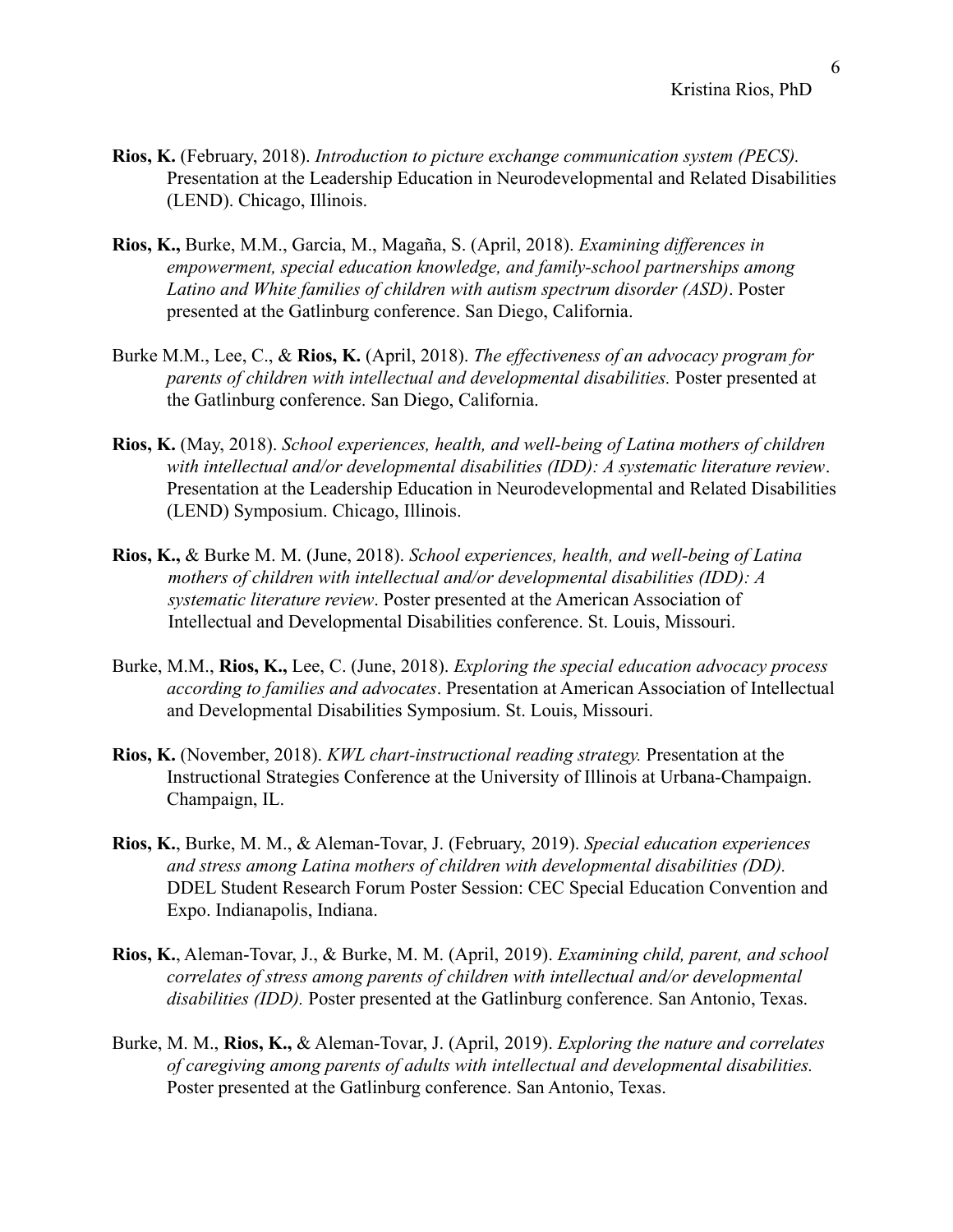- **Rios, K.**, Burke, M. M., & Aleman-Tovar, J. (June, 2019). *Special education experiences and stress among Latina mothers of children with autism spectrum disorder.* Poster presented at the American Association of Intellectual and Developmental Disabilities Symposium. Saint Paul, Minnesota.
- Rossetti, Z., Burke, M. M., Schraml-Block, K., **Rios, K.**, Aleman, J. A. & Rivera, J. (June, 2019). *Exploring parent and systemic advocacy among parents of children with intellectual and developmental disabilities (IDD)*. American Association of Intellectual and Developmental Disabilities Symposium. Saint Paul, Minnesota.
- **Rios, K.**, Aleman-Tovar, J., & Burke, M. M. (April, 2020). *Examining correlates and differences in well-being, school partnerships, knowledge, and empowerment among Latino and White parents of children with Intellectual and/or Developmental Disabilities (IDD).* Poster presented at the Gatlinburg conference. San Diego, California. (Conference canceled)
- **Rios, K.** & Burke, M. M. (June, 2020). *Intervention programs to increase advocacy, empowerment, knowledge and service access among families of children with IDD: A systematic literature review.* Poster presented at the American Association of Intellectual and Developmental Disabilities Symposium. Pittsburg, Pennsylvania. (Conference canceled)
- **Rios, K.** (April 2021). *A study of the families included in receiving better special education services (FIRME) project for Latinx families of children with disabilities.* Department of Disability and Human Development: Brown Bag Series. Chicago, Illinois.
- **Rios, K.** & Burke, M. M. (June, 2021). *A study of the families included in receiving better special education services (FIRME) project for Latinx families of children with disabilities.* American Association of Intellectual and Developmental Disabilities Symposium. Virtual Conference.

#### **COMMUNITY PRESENTATIONS**

- **Rios, K.** & Aleman-Tovar, J. (February, 2019). Impacto en la política de educación especial: Hacer que sus voces sean escuchadas*.* Grupo Salto Training. Chicago, Illinois.
- **Rios, K.** & Burke, M. M. (May, 2019). Formas de afectar cambios legislativos en IDEA. Vaughn High School Parent Training. Chicago, Illinois.
- **Rios, K.** (June, 2021). Educación Especial: La ley de IDEA*.* Grupo Salto Training. Chicago, Illinois.

#### **GUEST LECTURES**

**Rios, K.** (April, 2017). Multicultural Panel. Culture and collaborating with families of children with disabilities, SPED 438. University of Illinois at Urbana-Champaign.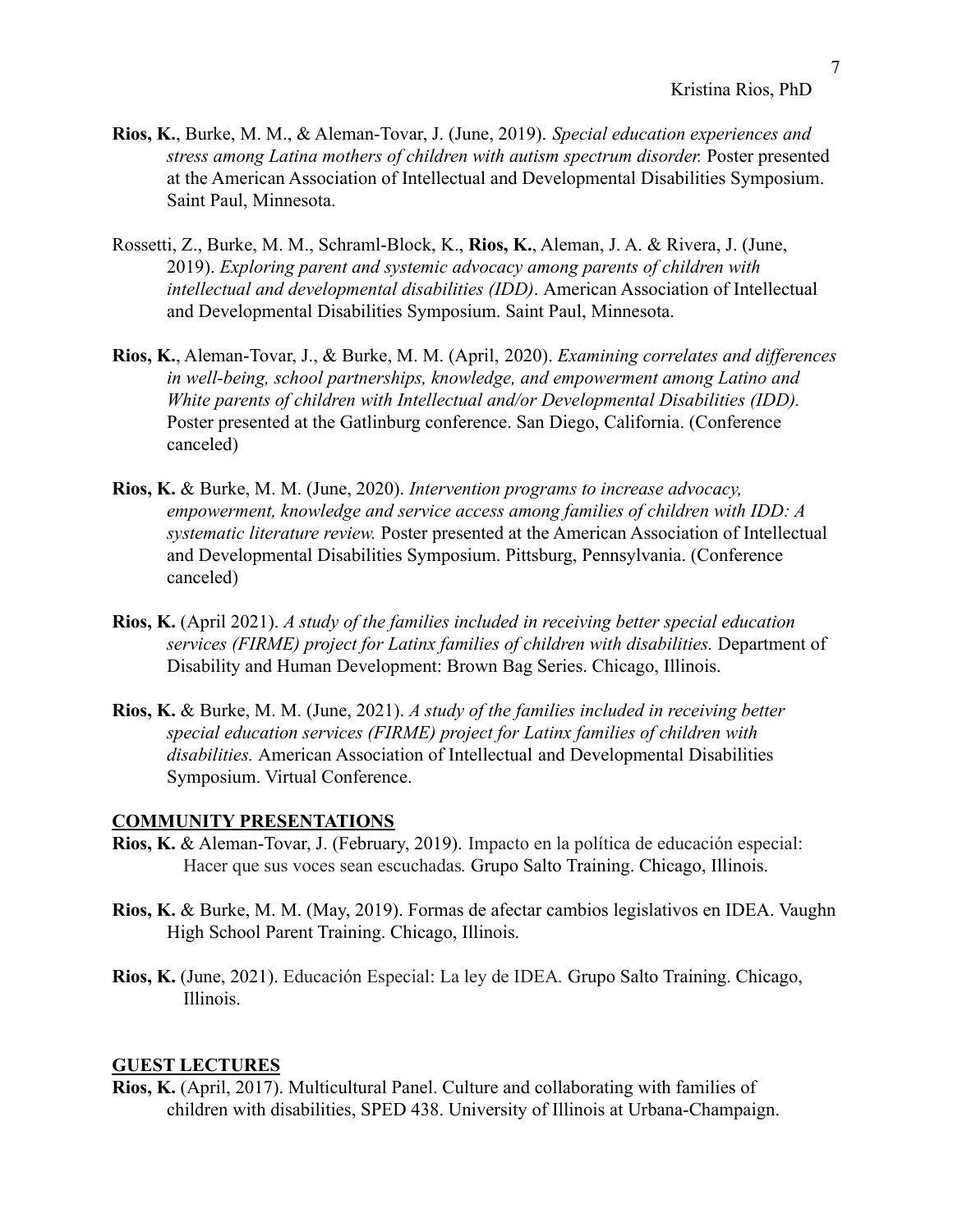- **Rios, K.** (September, 2017). Graduate Student Panel. Concepts and Issues in Special Education, SPED 592. University of Illinois at Urbana-Champaign.
- **Rios, K.** (February, 2018). Graduate Student Panel. Concepts and Issues in Special Education, SPED 593. University of Illinois at Urbana-Champaign.
- **Rios, K.** (October, 2018). Research Methodology Focus: Qualitative. Master's Thesis Course in Special Education, SPED 591A. University of Illinois at Urbana-Champaign.
- **Rios, K.** (February, 2019). Cross Cultural Communication. Collaboration and Teaming in Special Education, SPED 426. University of Illinois at Urbana-Champaign.
- **Rios, K.** (March, 2019). Graduate Student Panel. Concepts and Issues in Special Education, SPED 593. University of Illinois at Urbana-Champaign.
- **Rios, K.** (September, 2019). Research Methodology Focus. Master's Thesis Course in Special Education, SPED 591B. University of Illinois at Urbana-Champaign.
- **Rios, K.** (October, 2019). Diversity in Special Education. General Education Teacher's Role in Special Education, SPED 405. University of Illinois at Urbana-Champaign.
- **Rios, K.** (April, 2020). Graduate Student Panel. Concepts and Issues in Special Education, SPED 593. University of Illinois at Urbana-Champaign.
- **Rios, K.** (October, 2020). Graduate School Student Panel. Career Development and Major Exploration. University of Illinois at Chicago.

**Rios, K.** (October, 2020). Transition to Adult Systems Panel. The Leadership Education in Neurodevelopmental and related Disabilities (LEND) Program, DHD 505. University of Illinois at Chicago.

**Rios, K.** (November, 2020). Disability in U.S. Society. DHD 101. University of Illinois at Chicago.

#### **TEACHING EXPERIENCE**

Teaching Assistant, SPED 405: General Educators Role in Special Education Department of Special Education, University of Illinois (Fall 2016)

Teaching Assistant, SPED 426: Collaboration and Teaming Department of Special Education, University of Illinois (Spring 2017)

Teaching Assistant, SPED 199: Australia Study Abroad Department of Education, University of Illinois (Summer 2017)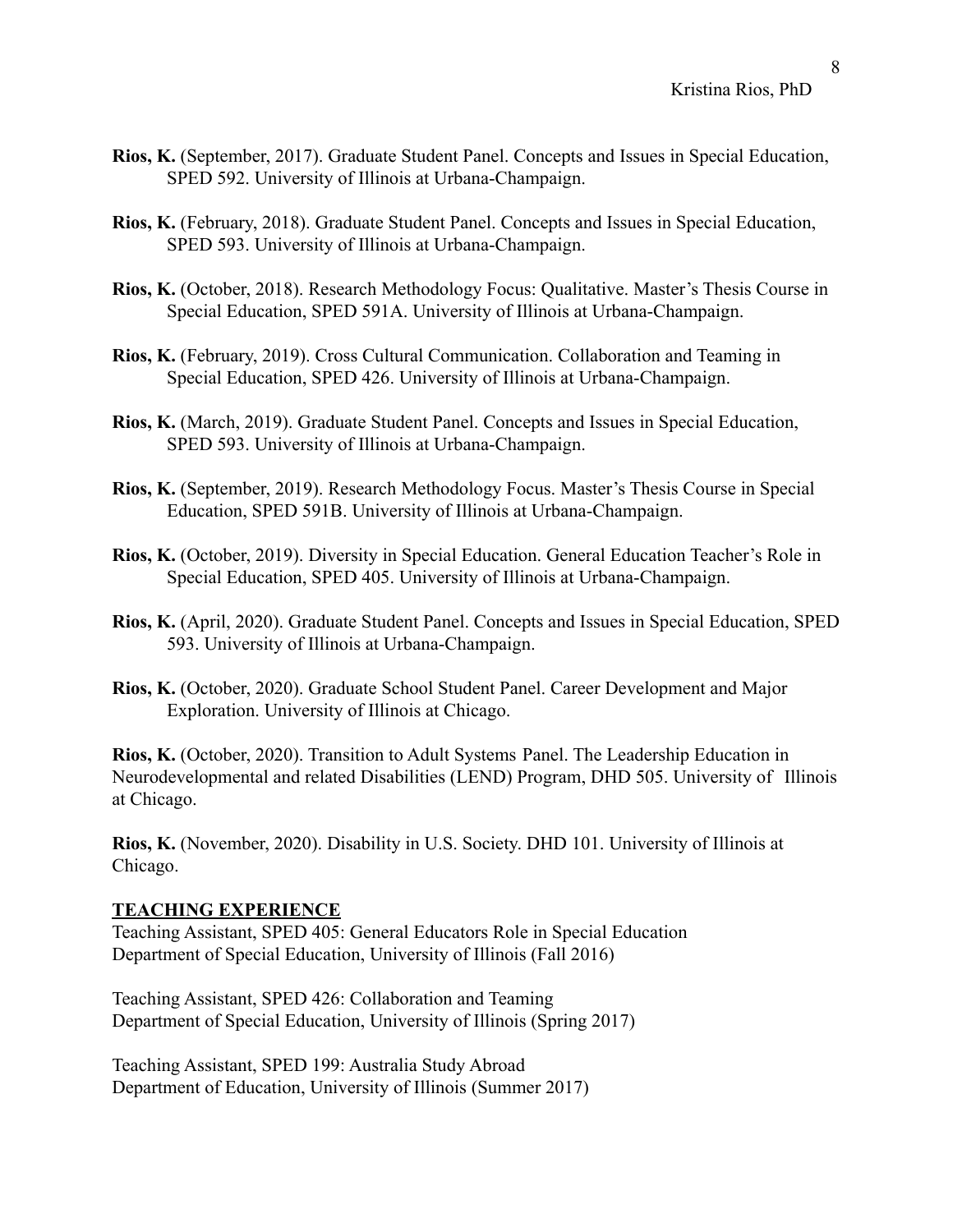Research Assistant, EDUC 499: Costa Rica Study Abroad Department of Education, University of Illinois (Winter 2017)

Co-Instructor, SPED 470: Learning Environments I Department of Special Education, University of Illinois (Fall 2019**)**

Instructor, SPED 233: Seminar in the Special Educator as Researcher Department of Literacy, Early, Bilingual, and Special Education, California State University, Fresno (Fall 2021)

Instructor, SPED 235: Seminar in Program Development and Induction: Mild/Moderate and Moderate/Severe Disabilities

Department of Literacy, Early, Bilingual, and Special Education, California State University, Fresno (Fall 2021)

## **SERVICE**

| 2017 | Invited proposal reviewer for CEC's 2018 Convention and Expo                  |
|------|-------------------------------------------------------------------------------|
| 2018 | Grant proposal reviewer for Autism Speaks 2018 Local Impact Grants            |
| 2018 | Invited guest reviewer for the <i>International Review of Research in</i>     |
|      | Developmental Disabilities                                                    |
| 2018 | Guest proposal reviewer for TASH 2018 Conference in Diversity & Cultural      |
|      | Competency                                                                    |
| 2018 | Guest manuscript reviewer for the International Quarterly of Community        |
|      | <b>Health Education</b>                                                       |
| 2018 | Guest manuscript reviewer for the European Journal of Educational Research    |
| 2018 | Guest manuscript reviewer for the Journal of Family Issues                    |
| 2018 | Guest proposal reviewer for the Association of University Centers on          |
|      | Disabilities (AUCD)                                                           |
| 2018 | Invited guest reviewer for the International Journal of Developmental         |
|      | <b>Disabilities</b>                                                           |
| 2019 | Invited guest reviewer for <i>Intellectual and Developmental Disabilities</i> |
| 2019 | Invited guest reviewer for Journal of Applied Research in Intellectual        |
|      | <i>Disabilities</i>                                                           |
| 2019 | Invited proposal reviewer for CEC's 2020 Convention and Expo                  |
| 2019 | Invited guest reviewer for Bilingual Research Journal                         |
| 2019 | Invited guest reviewer for Autism: International Journal of Research and      |
|      | Practice                                                                      |
| 2019 | Invited guest reviewer for International Journal of Qualitative Methods       |
| 2019 | Invited guest reviewer for <i>Exceptionality</i>                              |
| 2019 | Proposal reviewer for TASH 2019 Conference in Diversity & Cultural            |
|      | Competency                                                                    |
| 2019 | Invited guest reviewer for Journal of Community Psychology                    |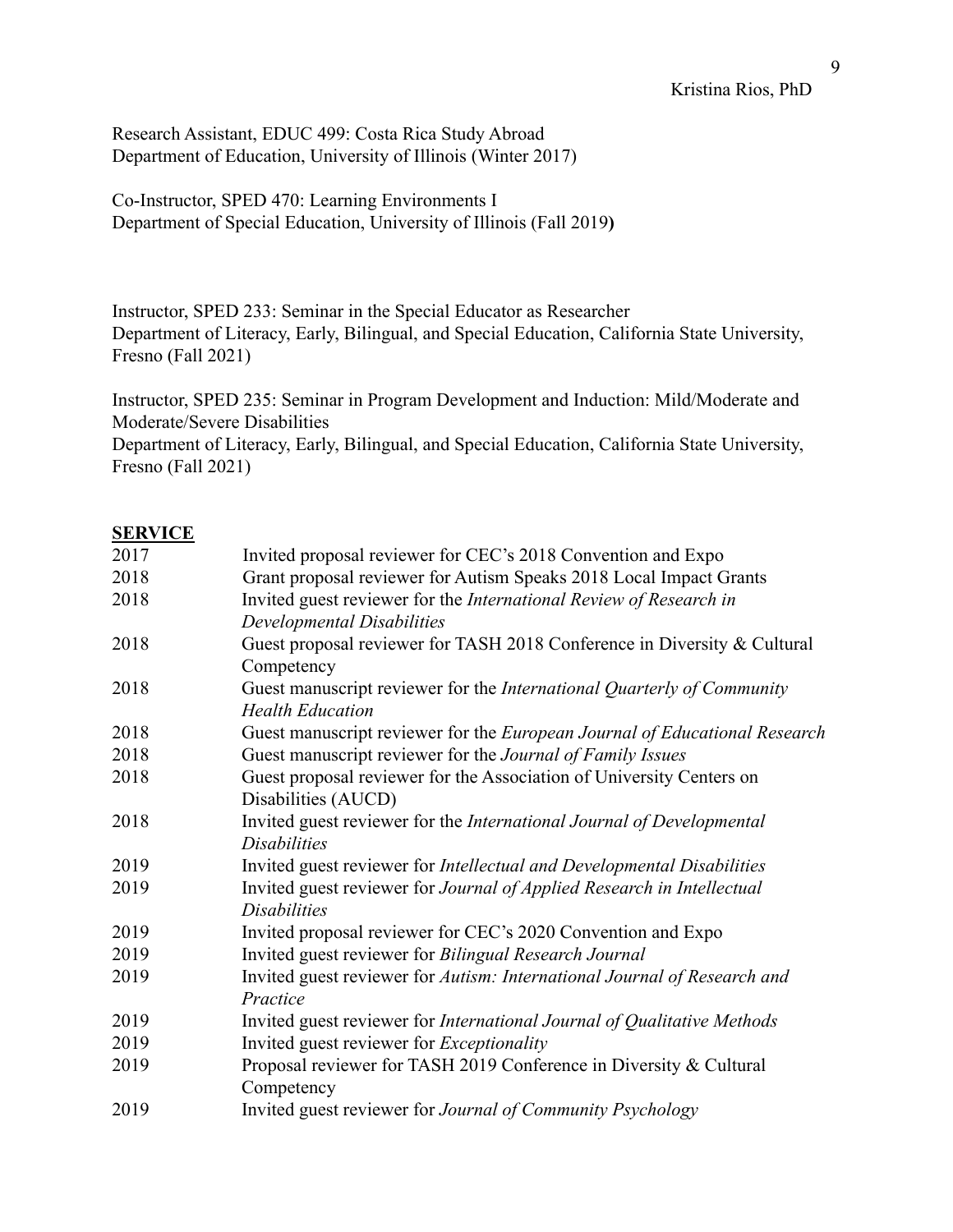| 2020 | Invited guest reviewer for <i>Intellectual and Developmental Disabilities</i>  |
|------|--------------------------------------------------------------------------------|
| 2020 | Invited guest reviewer for Bilingual Research Journal                          |
| 2020 | Invited guest reviewer for Journal of Developmental and Physical Disabilities  |
| 2020 | Invited guest reviewer for Journal of Child and Family Studies                 |
| 2020 | Invited guest reviewer for Journal of Autism and Developmental Disorders       |
| 2020 | Invited guest reviewer for International Journal of Developmental Disabilities |
| 2020 | Invited guest reviewer for Journal of Policy and Practice in Intellectual      |
|      | <i>Disabilities</i>                                                            |
| 2020 | Proposal reviewer for TASH 2020 Conference in Diversity & Social Impact        |
| 2020 | Invited guest reviewer for Journal of Mental Health Research in Intellectual   |
|      | <i>Disabilities</i>                                                            |
| 2020 | Invited guest reviewer for <i>Exceptionality</i>                               |
| 2020 | Invited guest reviewer for SAGE Open                                           |
| 2021 | Invited guest reviewer for International Journal of Developmental Disabilities |
| 2021 | Invited guest reviewer for Journal of Early Intervention                       |
| 2021 | Invited guest reviewer for Journal of Mental Health Research in Intellectual   |
|      | <b>Disabilities</b>                                                            |
| 2021 | Invited guest reviewer for Disability and Rehabilitation                       |
| 2021 | Invited guest reviewer for Journal of Developmental and Physical Disabilities  |
| 2021 | Invited guest reviewer for Educational Renaissance                             |
|      |                                                                                |

# **PROFESSIONAL AND EDITORIAL ROLES**

| 2021 |  |  |  | Editor, International Journal of Autism and Related Disabilities |
|------|--|--|--|------------------------------------------------------------------|
|------|--|--|--|------------------------------------------------------------------|

# **VOLUNTEER EXPERIENCE**

| 2013      | Taught students with disabilities in San Jose, Costa Rica                    |
|-----------|------------------------------------------------------------------------------|
| 2015      | Taught students with disabilities in Cordoba, Argentina                      |
| 2015      | Taught students with disabilities in Rio, Brazil                             |
| 2016      | Taught students with disabilities in Nairobi, Kenya                          |
| 2017-2018 | Family Resource Center on Disabilities (FRCD): FRCD in Chicago               |
|           | focuses on providing parents of children with disabilities with information, |
|           | training, and assistance. FRCD helps parents learn about their rights and    |
|           | responsibilities under IDEA.                                                 |
| 2017-2021 | Grupo SALTO: Grupo SALTO is an independent nonprofit support group           |
|           | for families that have children with disabilities, focusing in autism. Grupo |
|           | SALTO provides information and services according to the needs of each       |
|           | family and their children.                                                   |
| 2021      | Farm to School Project Development Research Team                             |

# **COMMITTEE MEMBERSHIP**

| University of Illinois at Urbana-Champaign |                                                        |
|--------------------------------------------|--------------------------------------------------------|
| 2016-2020                                  | Special Education Graduate Student Association (SEGSA) |
| 2016-2020                                  | Special Education Department Social Committee          |
| 2019-2020                                  | <b>Special Education Search Committee</b>              |